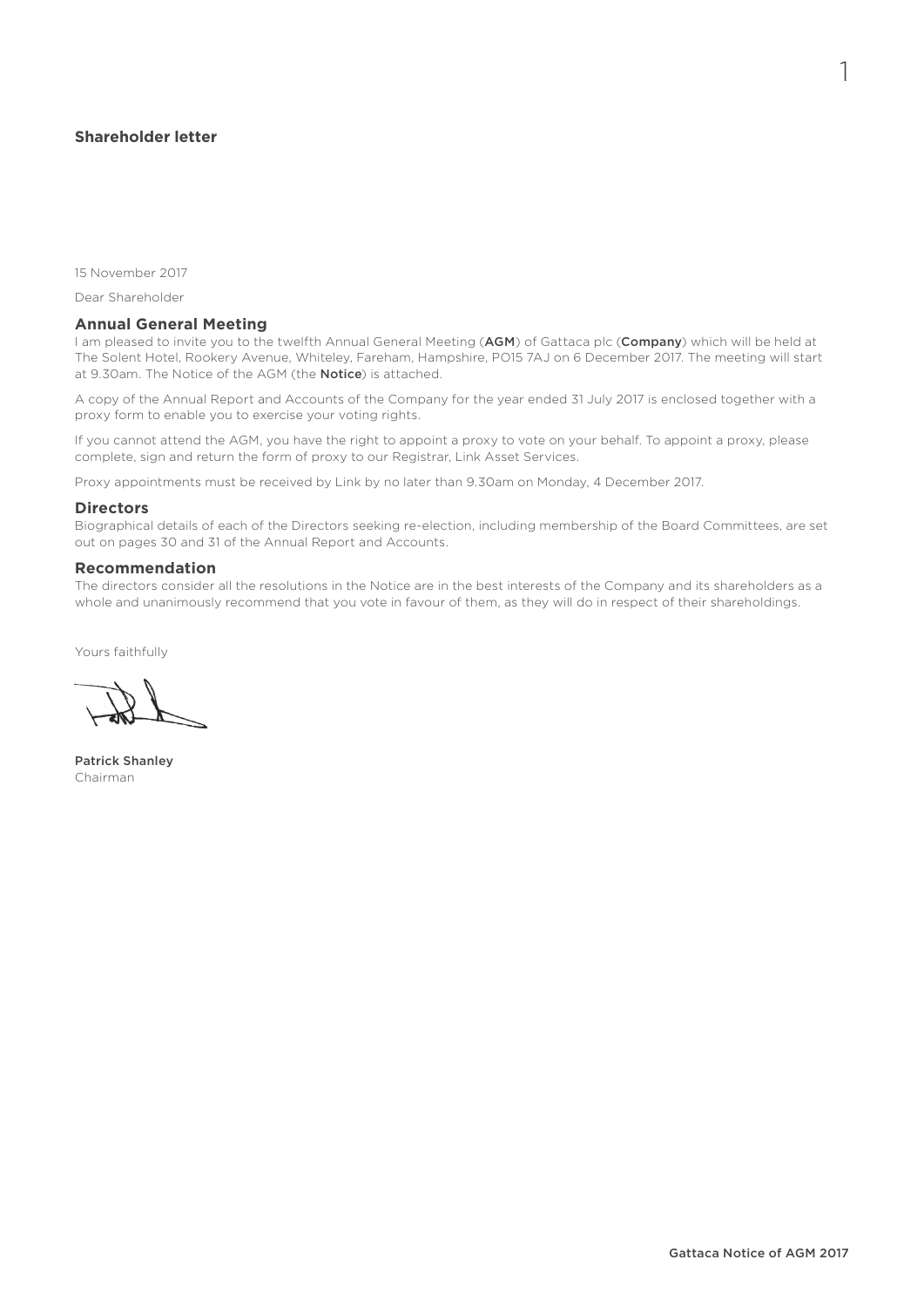# **Notice of Annual General Meeting**

Notice is hereby given that the twelfth Annual General Meeting (the Meeting) of Gattaca plc (Company) will be held at The Solent Hotel, Rookery Avenue, Whiteley, Fareham, Hampshire PO15 7AJ on 6 December 2017 at 9.30am to transact the business set out in the resolutions below.

Resolutions 1 to 14 (inclusive) are proposed as ordinary resolutions. For each of these to be passed, more than half of the votes cast must be in favour of the resolution.

Resolutions 15 and 16 are proposed as special resolutions. For each of these to be passed, at least three-quarters of the votes cast must be in favour of the resolution.

#### For further information on all resolutions, please refer to the Explanatory Notes which can be found on page 4.

#### **Annual Report and Accounts**

1) To receive and adopt the Company's annual accounts for the financial year ended 31 July 2017 together with the Directors' Report and Auditors' Report on those accounts.

## **Final Dividend**

2) That the final dividend recommended by the Directors of 17.0 pence per share for the year ended 31 July 2017 be paid on 19 January 2018 to all members whose names appear on the register of members of the Company on 22 December 2017.

#### **Directors**

- 3) To re-elect Patrick Shanley as a Director of the Company.
- 4) To re-elect Brian Wilkinson as a Director of the Company.
- 5) To re-elect Salar Farzad as a Director of the Company.
- 6) To re-elect Keith Lewis as a Director of the Company.
- 7) To re-elect Richard Bradford as a Director of the Company.
- 8) To re-elect Roger Goodman as a Director of the Company.
- 9) To re-elect Mark Mamone as a Director of the Company.
- 10) To re-elect George Materna as a Director of the Company.
- 11) To re-elect Ric Piper as a Director of the Company.

#### **Auditors**

- 12) To re-appoint KPMG LLP as auditors of the Company, to hold office until the conclusion of the next meeting at which accounts are laid before the Company in general meeting.
- 13) To authorise the directors to determine the remuneration of the auditors.

## **Directors' Authority to Allot Shares**

14) That in substitution of all existing powers the directors are hereby generally and unconditionally authorised for the purposes of Section 551 of the Companies Act 2006 (Act) to exercise all the powers of the Company to allot shares in the Company or grant rights to subscribe for or convert any security into shares in the Company (such shares and rights to subscribe for or to convert any security into shares of the Company being "relevant securities") up to the aggregate nominal amount of £103,496. The authority hereby conferred shall expire, unless previously varied, renewed or revoked by the Company in general meeting, on the date of the Company's next Annual General Meeting or 18 months after the passing of this resolution, whichever occurs first, provided that the Company may, prior to such expiry, make an offer or agreement which would or might require relevant securities to be allotted after such expiry in which case the directors may allot such securities pursuant to such offer or agreement as if such authority had not expired;

#### **Disapplication of pre-emption rights**

- 15) That subject to the passing of resolution 14, and in substitution of all existing powers the directors are hereby empowered pursuant to Section 570(1) of the Act to allot equity securities (as defined in Section 560(1) of the Act) for cash as if Section 561(1) of the Act did not apply to any such allotment provided that:
	- (a) the power conferred hereby shall expire on the date of the next Annual General Meeting of the Company or 18 months after the passing of this resolution, whichever occurs first unless renewed, extended, varied or revoked by the Company in general meeting;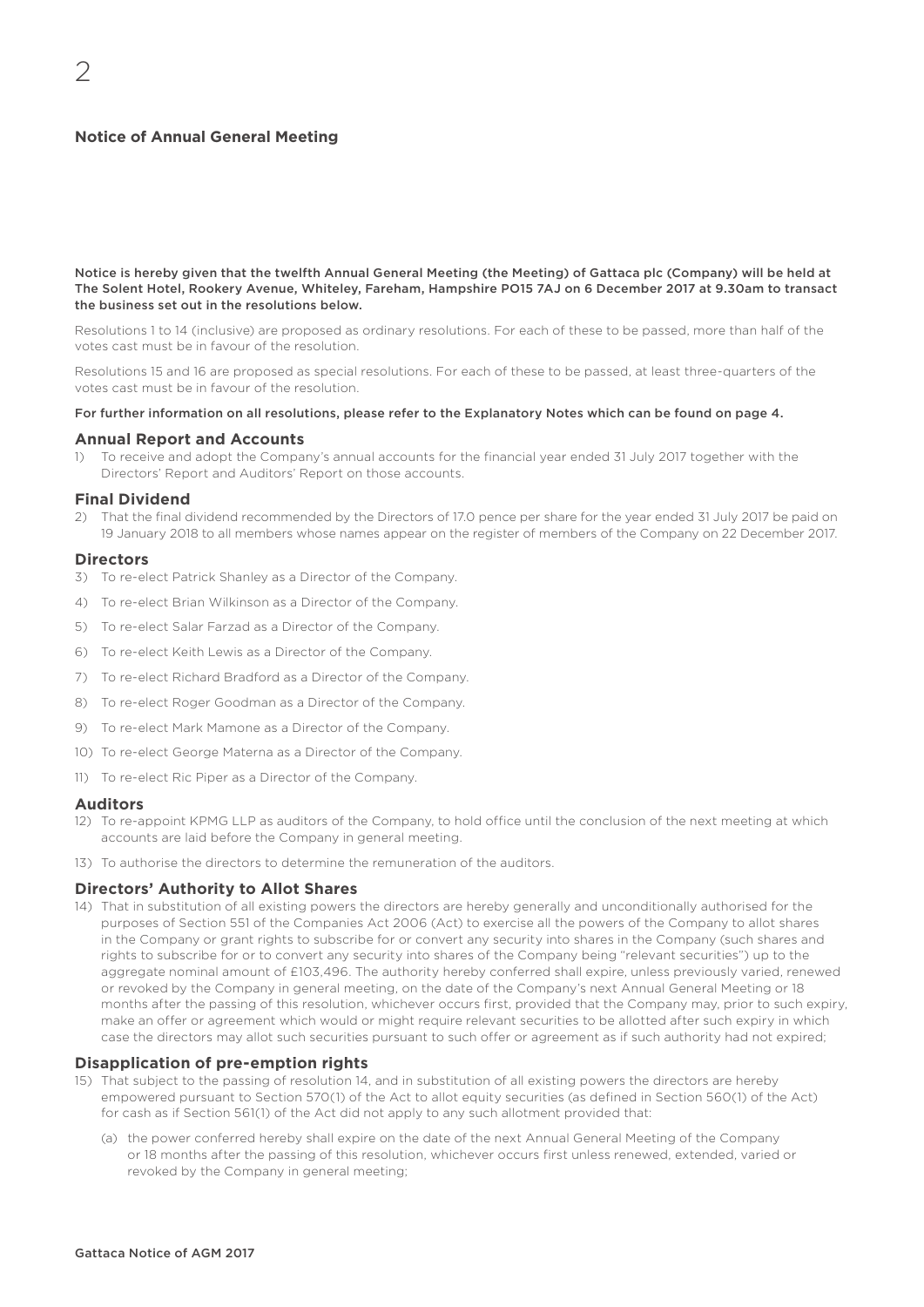- (b) the Company may before such expiry make an offer or agreement which would or might require equity securities to be allotted after such expiry and the directors may allot equity securities in pursuance of such offer or agreement as if the power conferred hereby had not expired; and
- (c) is limited to:
	- (i) allotments of equity securities where such securities have been offered (whether by way of a rights issue, open offer or otherwise) to holders of ordinary shares in the Company's capital in proportion (as nearly as may be) to their existing holdings of ordinary shares but subject to the Directors having a right to make such exclusions or other arrangements in connection with the offer as they deem necessary or expedient to deal with equity securities representing fractional entitlements and/or legal or practical problems under the laws of, or the requirements of any recognised regulatory body or any stock exchange in, any territory;
	- (ii) the allotment of equity securities pursuant to the terms of The Gattaca plc Long Term Incentive Plan or The Gattaca plc Share Incentive Plan or any other employees' share option scheme approved by the members in general meeting;
	- (iii) allotments of equity securities for cash otherwise than pursuant to paragraph (c)(i) above up to an aggregate nominal amount of £15,904.

### **Authority to purchase own shares**

- 16) That the Company be generally and unconditionally authorised for the purposes of Section 701 of the Act to make market purchases (as defined in Section 693(4) of that Act) of ordinary shares of the Company provided that:
	- (a) the maximum aggregate number of ordinary shares which may be purchased is 3,180,759;
	- (b) the minimum price which may be paid for each ordinary share is its nominal value;
	- (c) the maximum price (excluding expenses) which may be paid for any ordinary share does not exceed 105% of the average middle market quotations for an ordinary share as derived from the AIM appendix to the Daily Official List of the London Stock Exchange plc for the five business days immediately preceding the day on which the share is contracted to be purchased; and
	- (d) this authority shall expire at the conclusion of the next Annual General Meeting of the Company or 18 months after the passing of this resolution, whichever occurs first, unless such authority is renewed prior to that time (except in relation to the purchase of ordinary shares the contract for which was concluded before the expiry of such authority and which might be executed wholly or partly after such expiry).

By order of the Board

Salar Farzad Chief Financial Officer

Registered Office: 1450 Parkway Solent Business Park Whiteley Fareham Hampshire PO15 7AF

15 November 2017

Registered in England and Wales No. 4426322